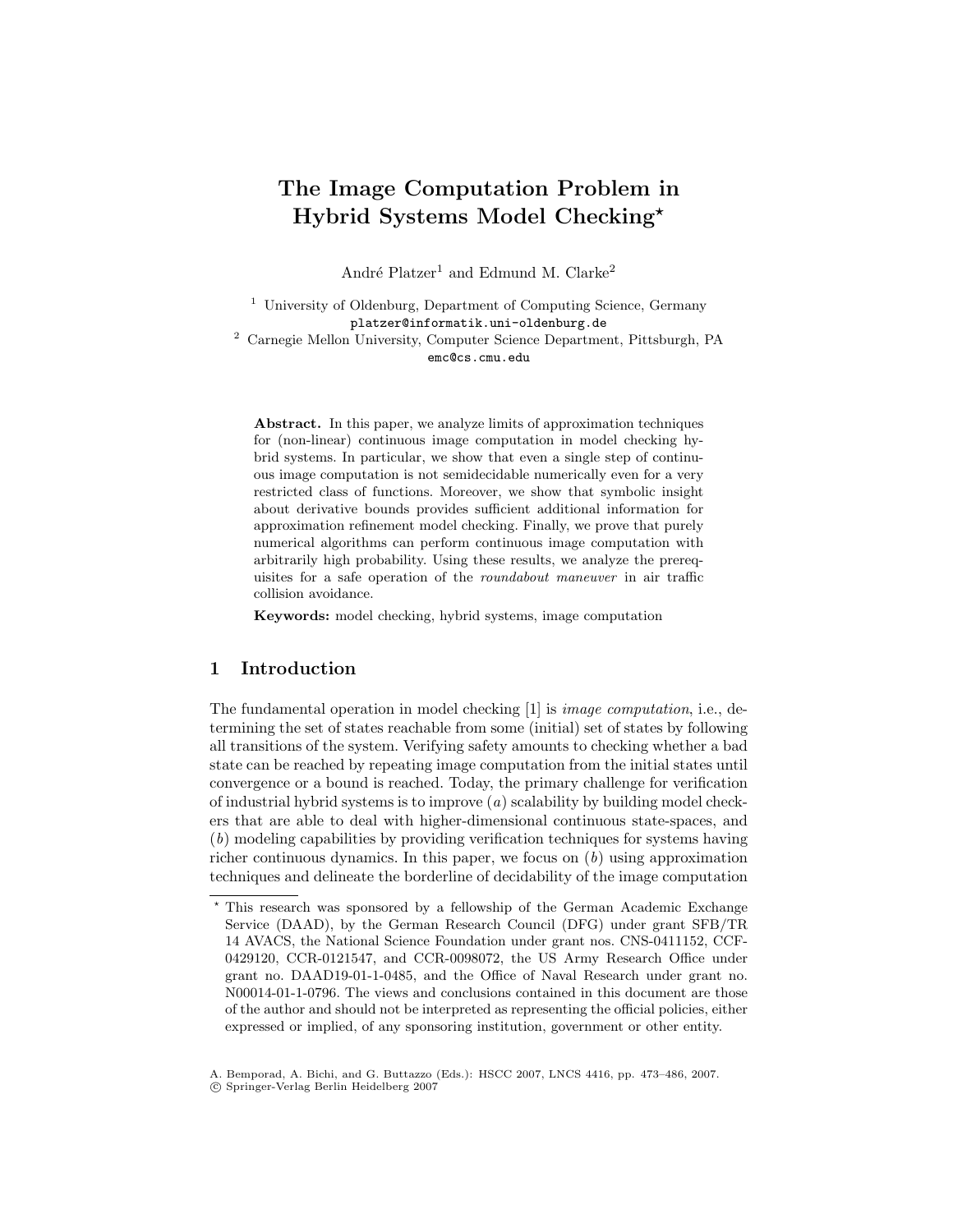problem for hybrid systems model checking. In particular, we show that even a single step of continuous image computation is not semidecidable.

In this paper we analyze techniques for approximating image computation for hybrid systems having non-linear continuous flows. First-order real arithmetic is among the most expressive theories for continuous values that is known to be decidable [2]. It is used successfully in hybrid system verification [3–6]. We thus investigate approximations of system flows using real arithmetic, including polynomial and spline approximations. For verification, we argue that uniform approximations, i.e., approximations with a uniform global error bound, are crucial, since verification is about making sure that the system is well-behaved even in worst-case scenarios. For this, we analyze the conditions required to guarantee that uniform approximations of flows can be constructed computationally. In addition, we study approximation-based model checking for hybrid systems with flows that are given implicitly as numerical solutions of differential equations.

Throughout the paper, we observe that numerical algorithms need additional knowledge about the system behavior to be successful in model checking. We show a strong undecidability result about the purely numerical treatment of even the basic operation of image computation in hybrid systems to support this observation.

The distinguishing feature of numerical algorithms in this context is that they compute their output with specific real values or rational approximations like 1.421. In contrast, *symbolic algorithms* are capable of computing with symbolic terms like  $x^2 + 2xy$  that involve variable symbols to obtain results that are valid for all instantiations of x and y with real values. However, all terms that occur during the symbolic computation need to have a common representation that is effective. Further, numerical computations are generally more scalable to higher dimensions. See [7] for details on machine models for numerical computations; see [8] for symbolic computation and symbolic representations.

Model checking depends on image computation of sets of states. As they operate on concrete values, numerical algorithms can only compute images at a finite number of individual points in bounded time. Thus, the primary challenge in using numerical methods for verification is caused by the need for such a finite mesh of points on which solutions are computed numerically. This imposes two primary causes for errors: (a) there is only limited knowledge about the behavior in between the finite mesh, and  $(b)$  the numerical computations themselves introduce errors. For proper verification, these errors have to be controlled computationally to make sure the system is safe under all circumstances.

While the certainty required for verification is impossible to obtain by numerical means alone, we additionally show that numerical methods can provide a stochastic understanding of system safety. The probability of a wrong verification result can be made arbitrarily small under fairly mild assumptions.

We use our techniques to obtain results about *roundabout maneuvers for col*lision avoidance in air traffic management (ATM) [9,10]. We show that a classical collision avoidance maneuver is unsafe for more realistic model assumptions. To overcome this limitation, we propose a modified roundabout maneuver that uses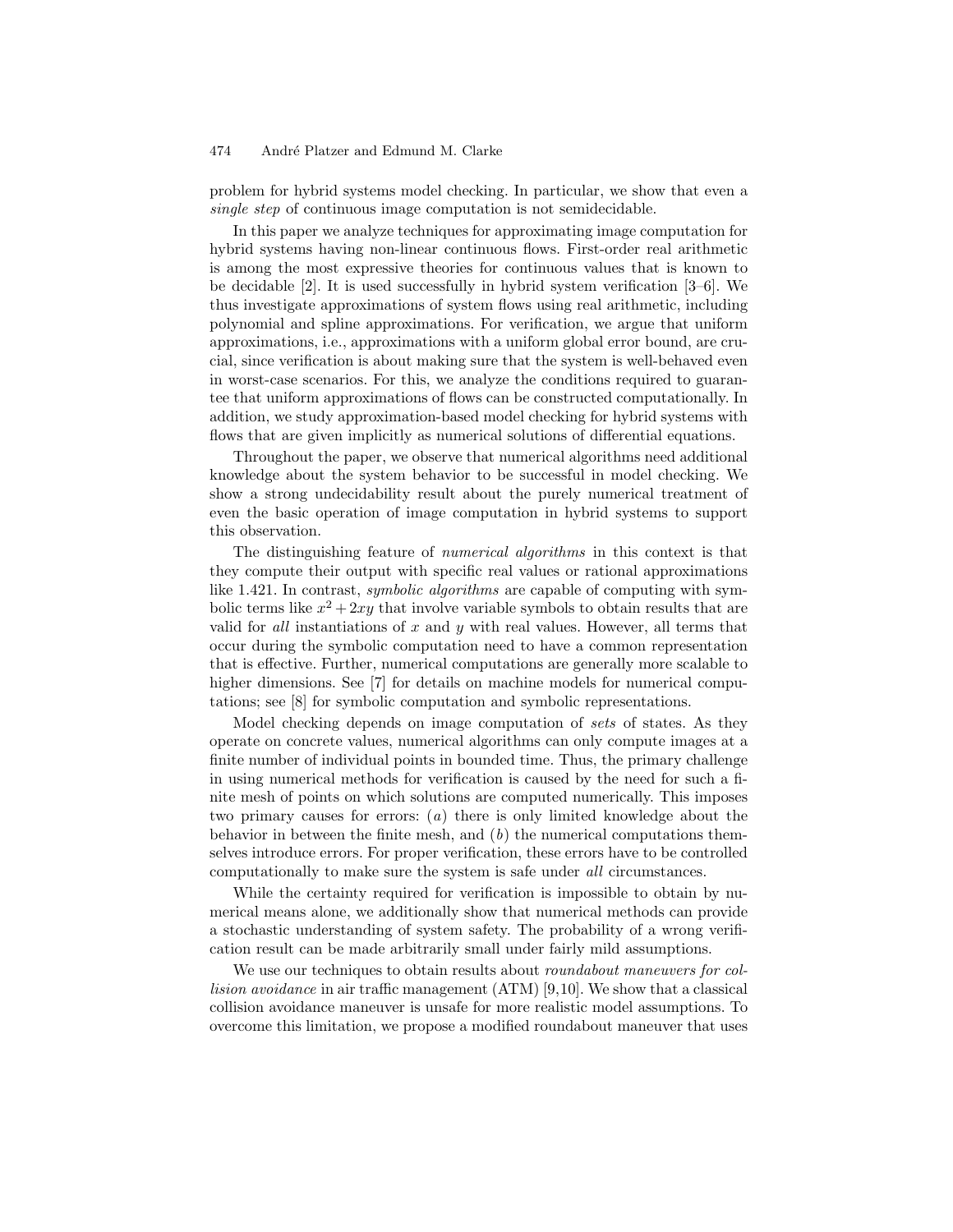adaptive flight paths following a tangential geometric construction. Since the image computation techniques presented in this paper are suitable for automation, they have impact on improving verification tools like HyTech [11], Check-Mate [12], or PHAVer [13] to cover more complicated dynamics. Supporting more general dynamics is important for verifying hybrid systems, for instance, in ATM  $[9, 10, 14]$  and for systems biology  $[6]$ .

Structure of this Paper. After giving the basics of model checking in Sect. 2, we present the roundabout maneuver in Sect. 3. In Sect. 4, we present the framework for approximation refinement model checking. We analyze flow approximation techniques in Sect. 5. In addition, we cover flows that are specified implicitly as solutions of differential equations in Sect. 6. Experimental results of our preliminary model checker for *roundabout maneuvers* are presented in Sect. 7. Related work is discussed in Sect. 8.

## 2 Preliminaries

For model checking to be effective, both representing sets of states and computing images of sets of states under transitions have to be computable. Hybrid systems have two kinds of transitions: discrete jumps in the state space caused by mode switches, and continuous evolution along flows within a mode; see [6,11].

Definition 1 (Hybrid Automata). A hybrid automaton A consists of

- a continuous state space  $\mathbf{R}^n$ ;
- $-$  a directed graph with vertices  $Q$  (as modes) and edges  $E$  (control switches);
- flows  $\varphi_v$ , where  $\varphi_v(t; x) \in \mathbb{R}^n$  is the state reached after staying in mode v for time  $t \geq 0$  when continuous evolution starts in state  $x \in \mathbb{R}^n$ ;
- *–* invariant conditions inv<sub>v</sub> ⊆  $\mathbf{R}^n$  for  $v \in Q$ ;
- jump relations jump<sub>e</sub> ⊆  $\mathbf{R}^n \times \mathbf{R}^n$  for edges  $e \in E$ ;

where jump<sub>e</sub> and inv<sub>v</sub> are definable in first-order real arithmetic [2]. Typically, the jump relation jump<sub>e</sub> contains transition guards and variable resets as in [6].

To simplify the formal machinery, we define the semantics of hybrid automata in terms of image computation (see, e.g. [6,11,15] for details on the relationship to trace semantics). Numerical algorithms typically work within a compact domain. For simplicity, we assume that all flows share the same domain of relevance  $D \subseteq$  $\mathbf{R} \times \mathbf{R}^n$ , which comprises all relevant states and observation times. In (1) of Fig. 1, the post-image for automaton A is defined in terms of its discrete and continuous transitions:  $Post_A(Y)$  is the set of states reachable from  $Y \subseteq Q \times \mathbb{R}^n$ in one step. The post-image under the continuous flow  $\varphi_v$  restricted to D is defined in (2). For discrete jumps along edge  $e \in E$  from  $v \in Q$  to  $w \in Q$ , the post-image is defined in (3). Reachability in an arbitrary number of steps is defined by the least fixpoint equation (4). The pre-image  $Pre_A(Y)$  is defined accordingly. Model checking reachability of bad states  $B \subseteq Q \times \mathbb{R}^n$  from the initial set of states  $I \subseteq Q \times \mathbb{R}^n$  amounts to checking emptiness of  $Post_A^*(I) \cap B$ .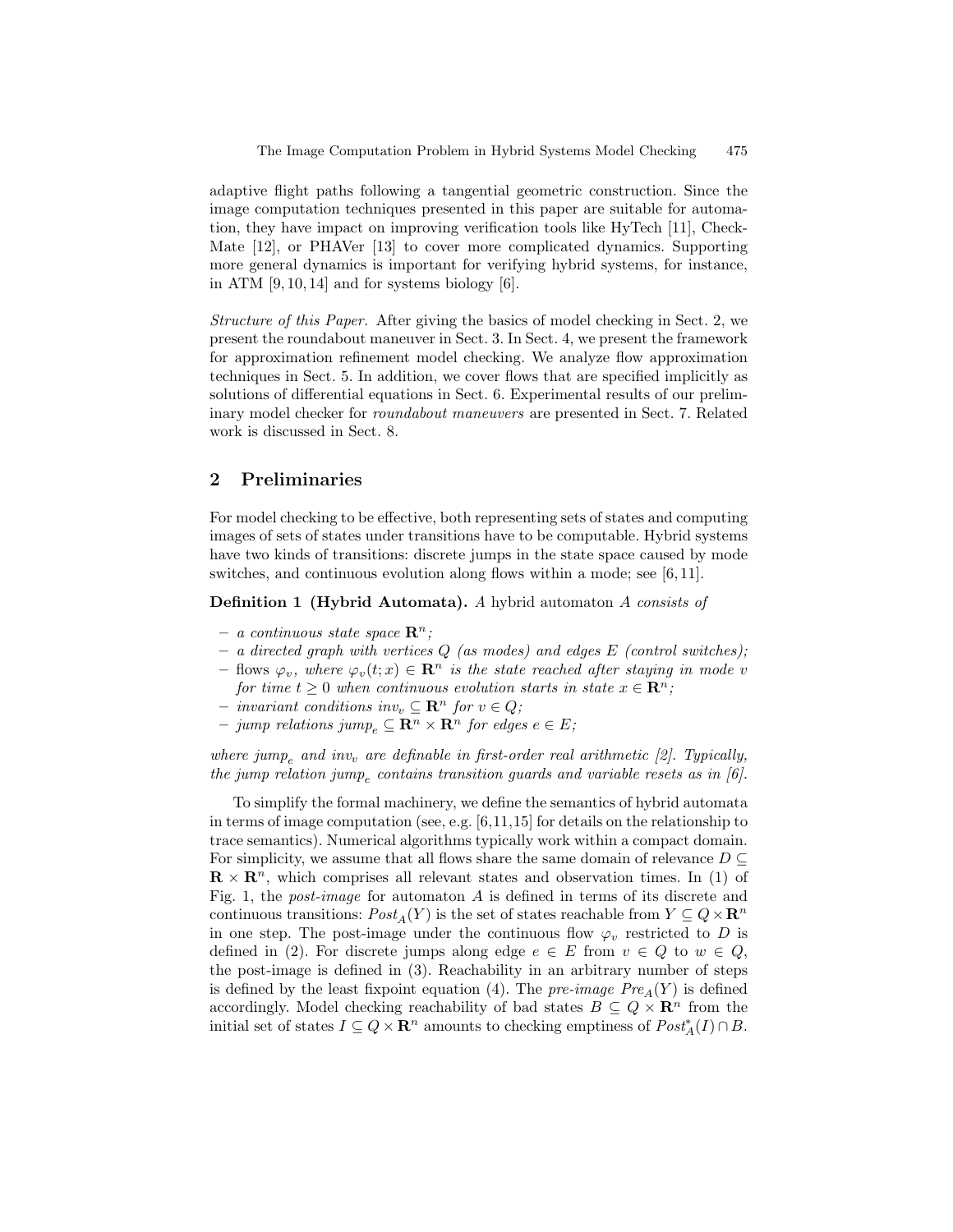$$
Post_A(Y) := \bigcup_{v \in Q} Post_{\varphi_v|_D}(Y) \cup \bigcup_{e \in E} Post_{jump_e}(Y)
$$
  

$$
Post_{\varphi_v|_D}(Y) := \{ (v, \varphi_v(t; x)) \in Q \times \mathbb{R}^n : (v, x) \in Y, (t, x) \in D \text{ for some } t \ge 0 \}
$$

$$
\text{and } \varphi_v(t';x) \in inv_v \text{ for all } 0 \le t' \le t \}
$$
 (2)

$$
Post_{jump_e}(Y) := \{(w, y) \in Q \times \mathbf{R}^n : (x, y) \in jump_e \text{ for some } (v, x) \in Y
$$
  
and  $y \in inv_{x}$  where  $e = (v, w)$  (3)

$$
Post_A^*(Y) := \mu Z.(Y \cup Z \cup Post_A(Z)) \tag{9}
$$
\n
$$
(9)
$$

Fig. 1: Image computation semantics of hybrid automata.

## 3 Air Traffic Management

Tomlin et al. [9] presented conflict resolution protocols for air traffic management, which direct two airplanes flying too close to each other to perform collision avoidance maneuvers. Assuming, for simplicity, aircraft remain at the same altitude, a configuration can be described in the special Euclidean group of  $\mathbb{R}^2$  [9] and relative coordinates can be used to reduce the state-space dimension. The relative position of aircraft 2 with aircraft 1 at the origin is represented by its (planar) position x, y and orientation  $\phi$ ; see Fig. 2a. With linear velocities  $v_i$  and angular velocities  $\omega_i$  (in radians per time unit) of the respective aircraft i, the in-flight dynamics in relative coordinates are as follows (see [9] for details):

$$
\dot{x} = -v_1 + v_2 \cos \phi + \omega_1 y \qquad \dot{y} = v_2 \sin \phi - \omega_1 x \qquad \dot{\phi} = \omega_2 - \omega_1 . \tag{5}
$$

A configuration is unsafe if there is another aircraft within a 5mi-radius protected zone, i.e.,  $x^2 + y^2 < 5^2$ .

Straight line protocols [9, 10] for collision avoidance are unrealistic. Between straight lines, they assume instant turns, which are impossible in mid-flight. As a more realistic model, we investigate roundabout maneuvers [9], which also contain proper flight curves with  $\omega_i \neq 0$ , see Fig. 2b. The roundabout maneuver refines several instant turns to realistic curves with more complicated dynamics. For this refinement, we show that the standard maneuvers are unsafe.

Fig. 2c contains the hybrid automaton for roundabout collision avoidance, which generalizes the protocols in [9, 10, 14]. This protocol initiates evasive actions when the distance drops to  $\alpha$ . The clock c determines when it is safe to turn back into the original direction after a half turn of duration  $\frac{\pi}{\omega}$ . For a concise presentation,  $(5)[\omega_i := s]$  is an abbreviation for the dynamics of equation  $(5)$ , with  $\omega_1$  and  $\omega_2$  replaced by s. Further,  $\text{rot}[\theta_1, \theta_2]$  denotes the action of the first aircraft turning by  $\theta_1$  and the second by  $\theta_2$ , simultaneously. Typically, the  $\theta_i$  are chosen as fixed values like  $\theta = \pi/2$  [14]. We use  $[-r, r]^2 \times [0, 2\pi]$  with  $r = \alpha + 8$ as the relevant domain for states  $(x, y, \phi)$  and choose observation times in [0, 400]. By continuity, other safety-relevant trajectories trespass a point in D.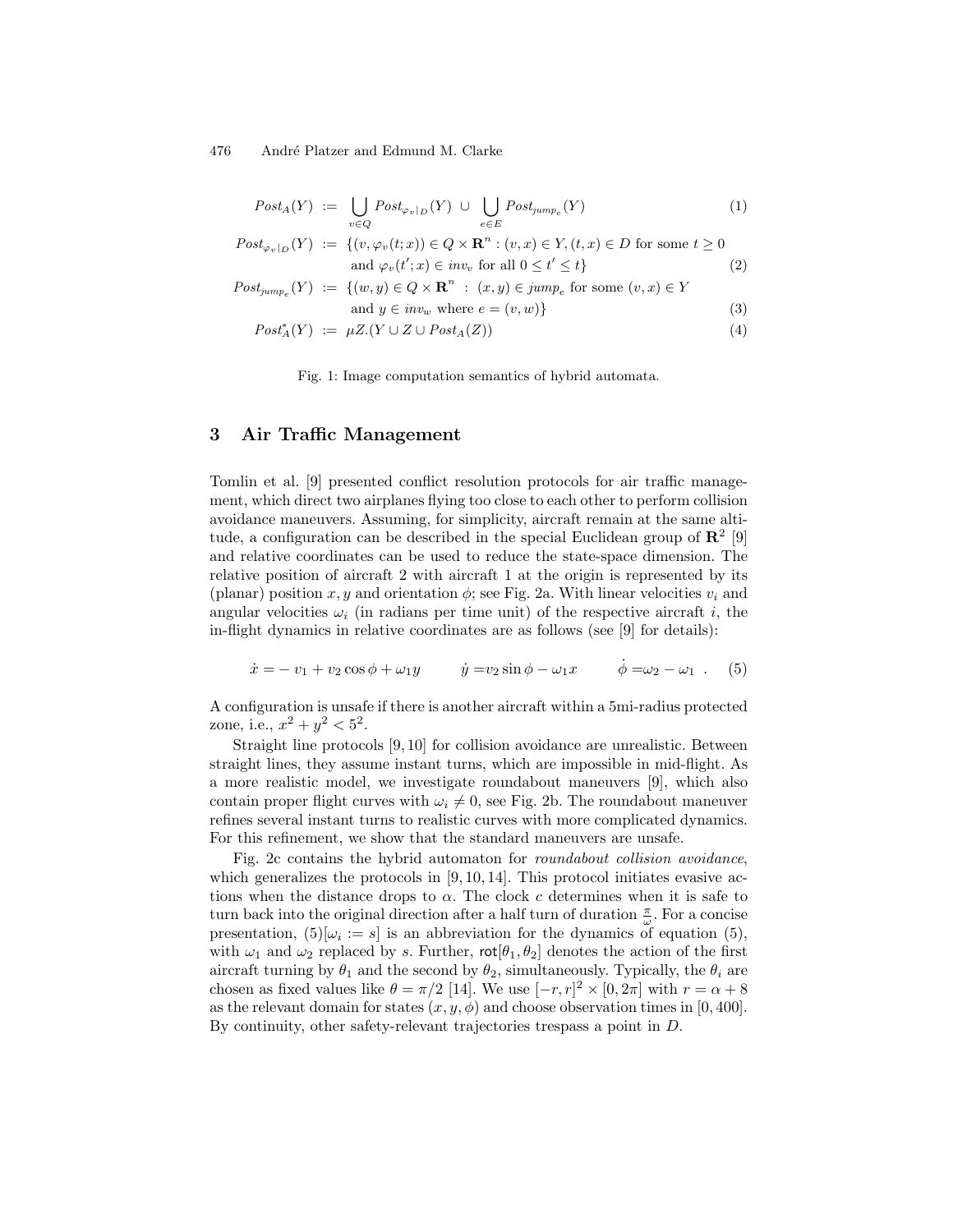

Fig. 2: Roundabout collision avoidance maneuver.

## 4 Approximation in Hybrid Systems Model Checking

In this section, we provide the theoretical foundations for flow approximation in model checking hybrid systems and outline the approximation refinement model checking algorithm. Model checking depends on image computation of sets of states, which is particularly crucial for infinite-state systems. Yet, computing the image of a set under complicated flows is not possible in general. Hence, our guiding principle is to first approximate complicated dynamics using simpler flows (Sect. 4.2) and then compute images of sets under simple flows (Sect. 4.3).

#### 4.1 Approximation Refinement Model Checking

For approximate set operations, we define the distance between sets  $X \subseteq \mathbb{R}^n$ and  $Y \subseteq \mathbb{R}^n$  as  $d(X, Y) := \inf_{x \in X, y \in Y} ||x - y||$ , and  $d(x, Y) := d(\{x\}, Y)$  for a point  $x \in \mathbb{R}^n$ . Further, for an  $\epsilon > 0$ , let  $\mathcal{U}_{\epsilon}(Y) := \{x \in \mathbb{R}^n : d(x, Y) < \epsilon\}$  be the  $\epsilon$ -neighborhood of  $Y \subseteq \mathbb{R}^n$ . For convenience, we define  $\mathcal{U}_0(Y) := Y$ . Finally, let  $S[x, y] \subseteq \mathbb{R}^n$  be the line segment connecting  $x \in \mathbb{R}^n$  and  $y \in \mathbb{R}^n$ .

Image computation for discrete transitions is as usual in model checking [1]. Hence, we focus on a treatment of continuous evolutions that combines well with techniques for handling discrete image computation. Since the mode does not change during a continuous flow, we drop modes from  $Post_{\varphi|_D}(Y)$ .

We handle complicated dynamics by approximating flows and we conservatively over-approximate the resulting images. For an approximation of error  $\leq \epsilon$ , safety proofs require that all states reachable in this approximation have a distance  $\geq \epsilon$  to B. This is captured formally in the following decision problem.

Problem 1 (Approximate reachability in image computation). Given an arbitrarily effective function  $\varphi \in C^k(D \subseteq \mathbb{R}^n, \mathbb{R}^m)$ , i.e., for rational input x, the value  $\varphi(x)$  can be computed up to arbitrary precision, and given effective representations of  $B \subseteq \mathbb{R}^m$  and of a compact closure D of an open set, decide the following problem with tolerance  $\epsilon \geq 0$ : " $\mathcal{U}_{\epsilon}(\text{Post}_{\varphi|_{D}}(Y)) \cap B = \emptyset$ ?"

Exact image computation is retained with  $\epsilon = 0$ . Extensions to  $Post^*_A(Y)$  are defined inductively using approximate flow images  $\mathcal{U}_{\epsilon}(\mathit{Post}_{\varphi|_D}(Y))$  in Fig. 1.

Safety of an approximation with tolerance  $\epsilon$  implies safety of the actual system by monotonicity of image computation. If the over-approximation is unsafe,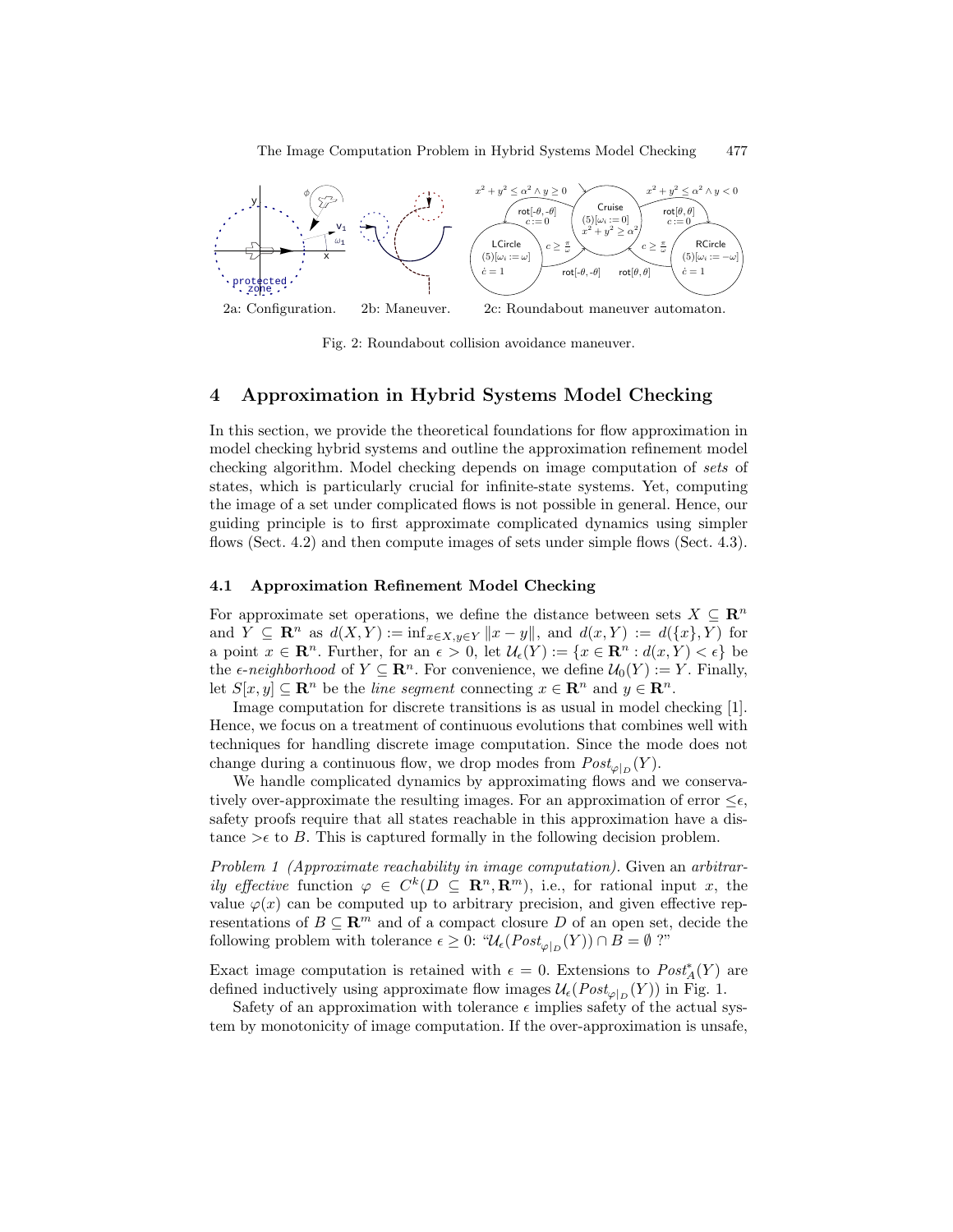```
choose initial \delta > 0while true do
\tilde{A} := approx(\delta, A); \epsilon := errorbound (\tilde{A})\mathsf{reachable} \ := \ \mathsf{check}\left( \mathcal{U}_{\epsilon}(\mathit{Post}_{\tilde{A}}^{*}(I)) \cap B \neq \emptyset \right)if not reachable then
       return 'A is safe
else if \epsilon \ll 1return 'A is unsafe with fragility \epsilon'
else \delta := \delta/2
```
Fig. 3: Approximation Refinement Model Checking (AMC).

however, counterexamples can be *spurious*. This happens if the approximation is too coarse because the current guaranteed error bound,  $\epsilon$ , is still too large and permits behavior that is impossible in reality. Hence, refining the approximation tolerance is necessary [16] until the system is  $(a)$  proven safe after closer analysis, or  $(b)$  the system is considered *fragile* [3,14] because it is unsafe for a sufficiently small value of  $\epsilon$  (below the stability advised by general engineering principles). An approximation refinement algorithm (AMC) exploiting those circumstances for Problem 1 is depicted in Fig. 3. It is parametric in a procedure approx for approximating the flows of the hybrid automaton A with a means to determine a uniform error bound. Techniques for this will be examined in Sect. 5–6 using the theory in Sect. 4.2. AMC further depends on the ability to check reachability by image computation in the approximation  $A$ , which we investigate in Sect. 4.3.

In order to support approximations with posterior error bound reporting, our algorithm distinguishes the refinement tolerance  $\delta$  from the resulting error bound  $\epsilon$ . The required assumption to ensure convergence is that  $\epsilon$  decreases with  $\delta$  and converges to zero when  $\delta$  does. Modes can be split into modes that apply for different subregions by partitioning  $D$  (using the techniques in [13]) to keep refinements of  $\delta$  local to smaller parts of the state space. As a further improvement, it is simple to extend AMC to stop if a counterexample has been found that reaches a bad state with a distance  $\geq \epsilon$  to good states (beyond the approximation error). In that case, the concrete system is unsafe without fragility.

#### 4.2 Image Approximation

As a theoretical framework for flow approximations in approx to solve Problem 1 with AMC, we present the following result. It shows that continuous flows support uniform approximation of images with polynomials on compact domains.

**Proposition 1 (Weierstraßian flows).** Let  $\varphi \in C(D, \mathbb{R}^n)$  on a compact closure  $D \subset \mathbf{R} \times \mathbf{R}^n$  of an open set. Then,  $\forall \epsilon > 0 \ \exists p \in \mathbf{R}[t, x_1, \dots, x_n]^n$   $\forall Y \subseteq \mathbf{R}^n$ 

$$
Post_{\varphi|_D}(Y) \subseteq \mathcal{U}_{\epsilon}(Post_{p|_D}(Y))
$$
 (6)

$$
Pre_{\varphi|_D}(Y) \subseteq Pre_{p|_D}(\mathcal{U}_{\epsilon}(Y)) . \tag{7}
$$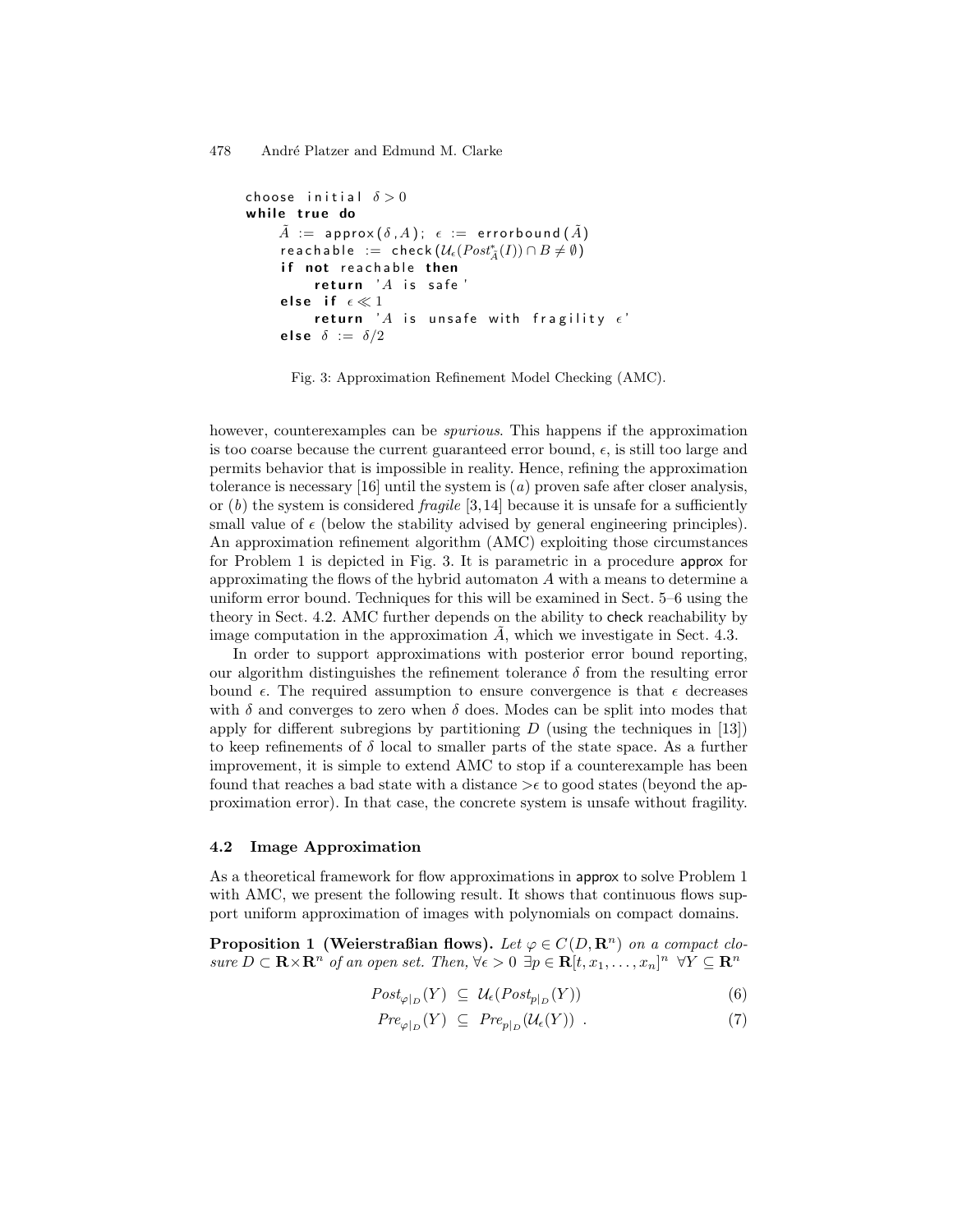*Proof.* For any  $\epsilon > 0$ , let p be a vector of polynomials approximating  $\varphi$  on D with uniform error  $\lt \epsilon$  according to the generalized Weierstraß theorem [17]. Equation  $(6)$  is a consequence of the following representation (case  $(7)$  is similar):

$$
\mathcal{U}_{\epsilon}(Post_{p|_{D}}(Y)) = \{ z \in \mathbf{R}^{n} : \exists x \in Y \; \exists t \; (t,x) \in D \, , \, \|z - p(t,x)\| < \epsilon \} \; .
$$

Let  $z \in Post_{\varphi|_D}(Y)$ , i.e., let  $(t, x) \in D, x \in Y$  with  $z = \varphi(t; x)$ . The Weierstraß theorem implies  $z \in \mathcal{U}_{\epsilon}(\text{Post}_{p|_{D}}(Y))$ , as  $||z - p(t, x)|| = ||\varphi(t; x) - p(t, x)|| < \epsilon$ .

This result shows that image computation can be split into approx, i.e., finding a uniform approximation p of  $\varphi$  that satisfies (7), and check, i.e., computing the right-hand side of (7). Further, it proves the existence of an approximation p.

#### 4.3 Polynomial Image Computation and Beyond

In this section, we present classes of flows that support exact image computation of sets of states for the procedure check. These are adequate choices for functions with which approx can approximate more complicated dynamics. Beyond polynomial flows, we generalize exact image computation to piecewise polynomials and rational functions—in particular to multivariate rational splines.

Proposition 2 (Decidability of polynomial image computation). Given definable Y and D, the right-hand sides of  $(6)$  and  $(7)$  in Proposition 1 are definable in first-order real arithmetic, hence decidable by Tarski's theorem [2].

*Proof.* Let  $F_D$  and  $F_Y$  define D and Y, respectively. Then,  $z \in \mathcal{U}_{\epsilon}(Post_{p|_D}(Y))$  is definable by:  $\exists x \, \exists t (F_Y(x) \land F_D(t, x) \land ||z - p(t, x)|| < \epsilon$ ). As the square function increases strictly monotonically on  $[0, \infty)$  and  $\epsilon \geq 0$ , the Euclidean norm can in turn be defined by:  $||z|| < \epsilon \equiv \sum_{i=1}^{n} z_i^2 < \epsilon^2$ . With this, we can implement check.

Proposition 3. Piecewise polynomials are definable in first-order arithmetic.

*Proof.* Let  $s: D \to \mathbf{R}$  be a function consisting of polynomial pieces  $P_i: D_i \to \mathbf{R}$ for disjoint domains  $D_i$  with  $D = D_1 \cup \cdots \cup D_n$  that are definable in first-order real arithmetic. Then, the following equivalence defines the piecewise function s:

$$
s(x) = t \equiv \bigvee_{i=1}^{n} (x \in D_i \wedge p_i(x) = t) .
$$

The image computation corresponding to (6) follows from the decomposition

$$
Post_{s|_{D}}(Y) = \bigcup_{i=1}^{n} Post_{p_{i}|_{D_{i}}}(Y) \text{ and } U_{\epsilon}(X \cup Y) = U_{\epsilon}(X) \cup U_{\epsilon}(Y) . (8)
$$

Due to their piecewise definitions, splines provide a better approximation with lower degree than polynomials do. Hence, we propose to use splines for image computation, and solve a multitude of simpler polynomial problems as opposed to using a single high-degree polynomial problem. For this, splines in (8) split into a disjoint set of polynomial reachability problems of lower degree. For a result on uniform approximation with multivariate splines, we refer to [18, 19]. Even rational approximations can be used, but AMC does not yet apply them: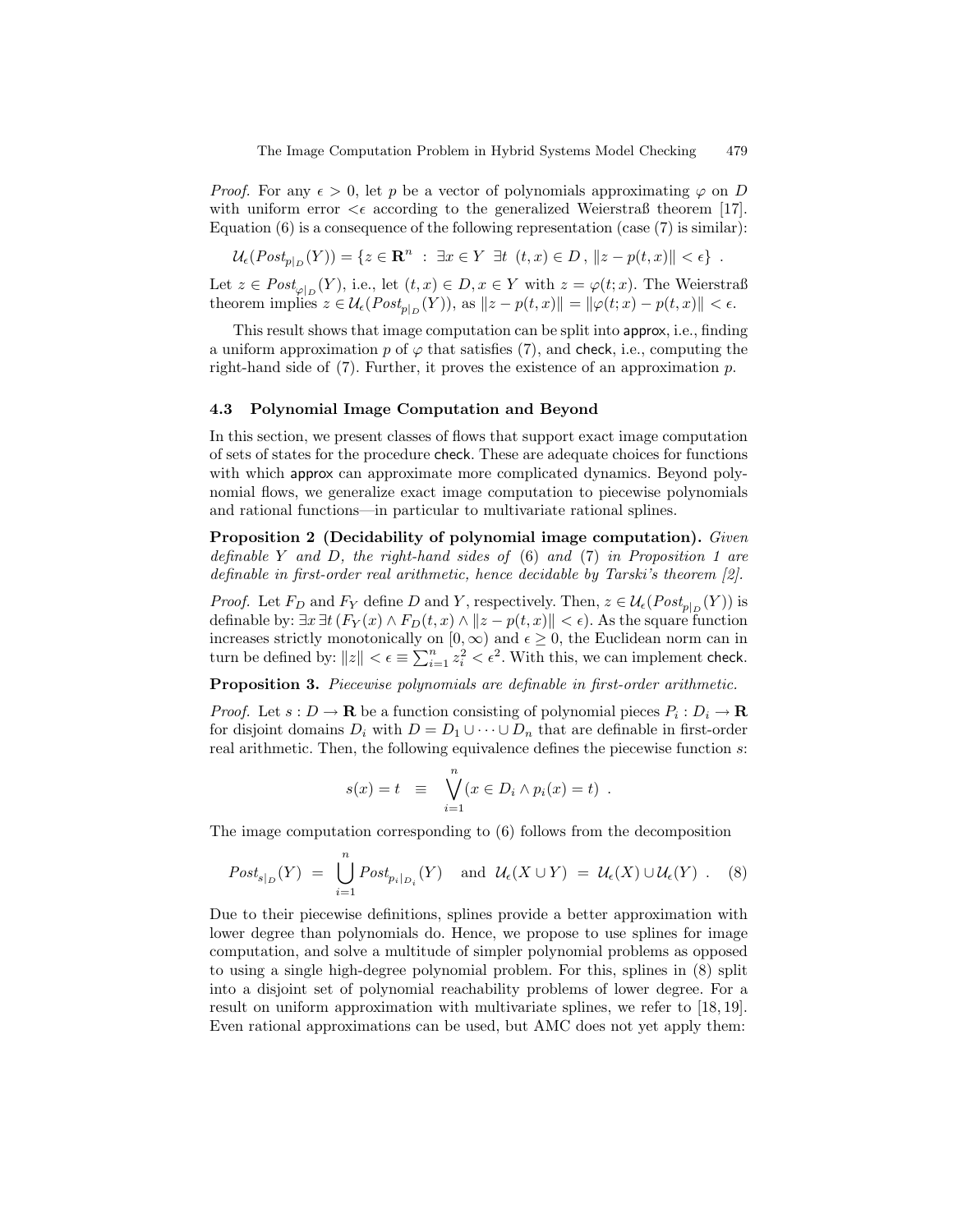**Proposition 4.** Tarski's theorem [2] can be extended from semialgebraic sets formed with polynomials over real-closed fields to rational functions.

Proof. In first-order formulas of real arithmetic with rational expressions, the following equivalences reduce rational (in-)equalities to polynomial formulas:

$$
p(x)/q(x) = 0 \equiv p(x) = 0 \land q(x) \neq 0
$$
  

$$
p(x)/q(x) > 0 \equiv (p(x) > 0 \land q(x) > 0) \lor (p(x) < 0 \land q(x) < 0).
$$

By using the fact that the field of fractions of  $\mathbf{Q}[X_1, \ldots, X_n]$  is a field, all atomic formulas can be reduced to one of the above forms.

## 5 Flow Approximation

In this section, we analyze which flows can be approximated effectively. In addition to giving an approximation result for bounded flows, we identify the limits of numerical methods for approximating hybrid systems with the certainty that is needed for verification. Further, we show that numerical methods can give sufficient justification of verification in stochastic terms up to arbitrary probability. Throughout the section we assume  $\varphi$  is a flow of a mode of a hybrid system.

Using the results presented so far, we can reduce Problem 1 to the following problem for approx, for which Proposition 1 guarantees the existence of solutions.

Problem 2 (Uniform approximation). Given an arbitrarily effective continuous function  $\varphi \in C(D, \mathbf{R}^n)$  on a compact closure  $D \subset \mathbf{R} \times \mathbf{R}^n$  of an open set, with an effective representation of D, find an approximation of  $\varphi$  with multivariate splines of uniform error  $\lt \epsilon$ .

#### 5.1 Bounded Flow Approximation

In order to turn the theoretical existence result of Proposition 1 into an algorithm approx that solves Problem 2, we need an effective form of Weierstraß approximation. The following result shows that solutions of Problem 2 can be computed effectively when derivatives  $\dot{\varphi}$  are continuous and have a known bound.

Proposition 5 (Effective Weierstraß approximation). If  $\varphi \in C^1(D, \mathbf{R}^n)$ and  $b := \max_{x \in D} ||\dot{\varphi}(x)||$  are given, then Problem 2 is computable.

Proof. Using component-wise approximation and norm properties, we can assume the range of  $\varphi$  is in  $\mathbb{R}^1$  rather than  $\mathbb{R}^n$ . Let  $\epsilon > 0, x \in D$ . Further, we can assume  $D$  is connected (otherwise the problem can be treated separately on each connected component). By premise,  $\varphi$  is arbitrarily effective, i.e., for each  $\delta_c > 0$ there is an effective function  $f_{\delta_c}$  such that for all  $y \in D: ||\varphi(y) - f_{\delta_c}(y)|| < \delta_c$ . Let  $x_i$  be a point on a  $\delta_q$ -grid with distance  $||x-x_i|| < \delta_g$ . We assume that  $x_i \in D$ and  $D$  is convex on the grid cell around  $x_i$ . Due to convexity, the mean-value theorem applies and yields a  $\xi \in S[x, x_i]$  such that

$$
\|\varphi(x) - \varphi(x_i)\| = \|\dot{\varphi}(\xi)(x - x_i)\| = \|\dot{\varphi}(\xi)\| \cdot \|(x - x_i)\| < b\delta_g.
$$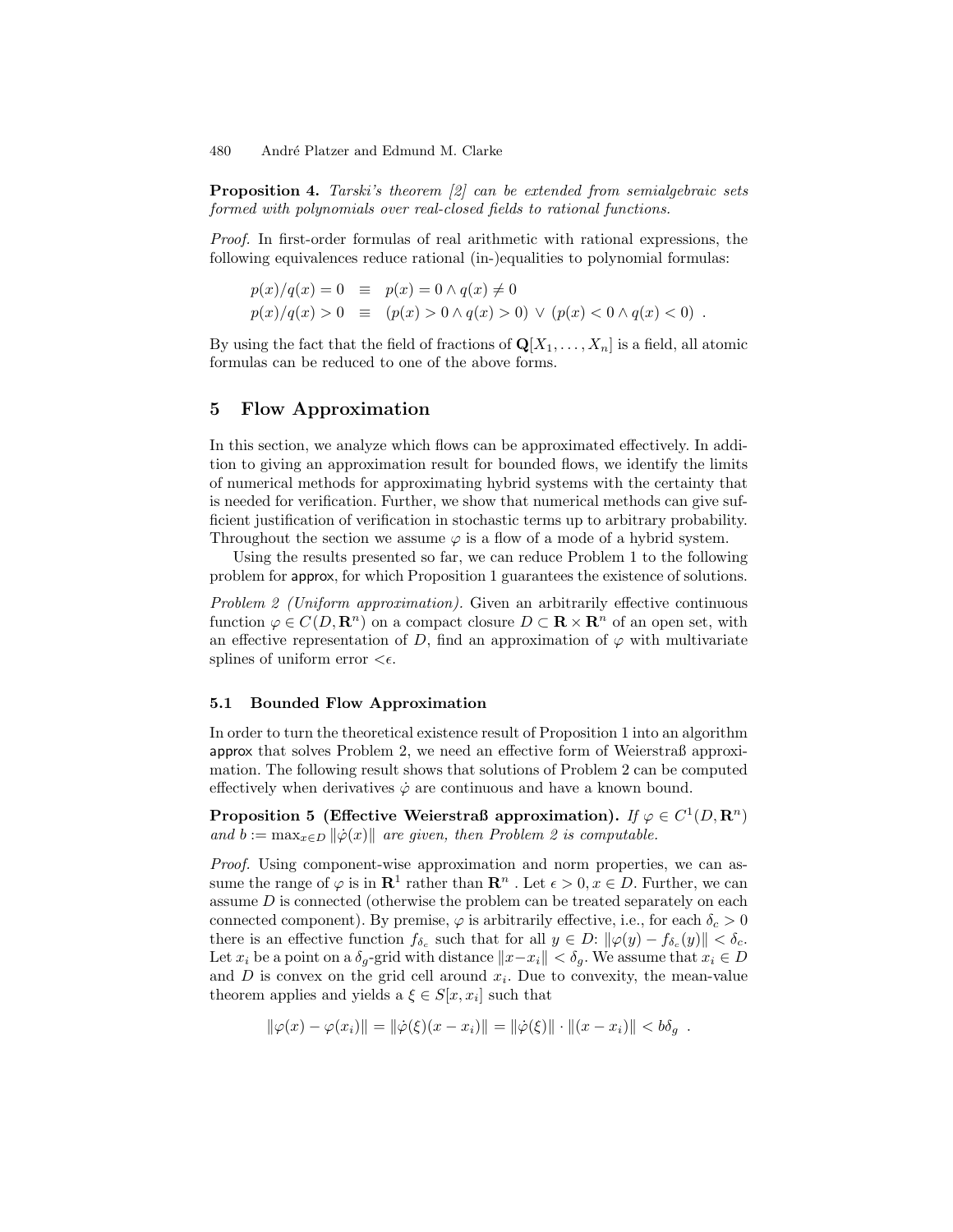As  $\varphi$  is arbitrarily effective at the grid point  $x_i$ , this inequality implies

$$
\|\varphi(x) - f_{\delta_c}(x_i)\| \le \|\varphi(x) - \varphi(x_i)\| + \|\varphi(x_i) - f_{\delta_c}(x_i)\| < b\delta_g + \delta_c.
$$

Thus,  $\varphi$  can be approximated by step functions up to precision  $b\delta_q + \delta_c$ , which can be chosen  $\lt \epsilon$ . Such step functions are defined as  $f_{\delta_c}(x_i)$  on the  $\pm \delta_g/2$  hypercube around  $x_i$  (or sufficiently close rational approximations thereof). As step functions are piecewise polynomials there is no need to prove that step functions can be approximated by polynomials (cf. Proposition 3).

#### 5.2 Continuous Image Computation

In this section, we demonstrate a fundamental limitation of numerical approaches to verification of hybrid systems. Despite the fact that Proposition 1 guarantees the existence of a uniform polynomial approximation, effectively constructing such an approximation using numerical computations is impossible without additional symbolic techniques. More generally, we show that even a single step of continuous image computation is not semidecidable using numerical evaluations.

As they require concrete values, numerical algorithms can only evaluate the input function  $\varphi$  *at individual points* but do not have access to its symbolic representation. Even evaluating derivatives of  $\varphi$  at points is not sufficient to obtain decidability:

Proposition 6 (Undecidability of image computation). Problem 1 is not semidecidable using numerical evaluation of derivatives  $\varphi^{(j)}(x)$  for  $j \geq 0$  at individual points, even for arbitrarily large tolerable errors  $\epsilon > 0$  and arbitrary high degrees of derivatives. This remains true even for smooth functions where all derivatives are effectively known, and when functions are restricted to onedimensional (effective) smooth polynomial functions with rational coefficients.

*Proof.* In Problem 1, choose  $n = m = 1$ ,  $D = [0, 1]$ ,  $B = [\epsilon, \infty)$  for the tolerable error  $\epsilon > 0$ . Assume there is an algorithm A, which solves Problem 1 for this case. Choose a function  $\varphi$  with  $\varphi(D) \cap B = \emptyset$ , say  $\varphi = 0$ . Running A with input  $\varphi$ yields correct output "= $\emptyset$ ", since  $\varphi(x) = 0 < \epsilon$ . Tracing the run identifies the set of all points  $x_i$  at which A evaluates at least one of the  $\varphi^{(j)}$ . Although the set of all  $x_i$  is unbounded, it is finite after termination, since  $A$  can only make a finite number of computation steps in a bounded interval of time. After termination, the maximum j where a  $\varphi^{(j)}(x_i)$  has been evaluated by A is finite as well.

Now let  $0 < \delta < \min_{i \neq j} ||x_i - x_j||$ , and assume  $x_2$  is not the right-most point, hence  $x_2$  +  $\delta \in D$  (otherwise reorder). However, by Hermite interpolation, there is an (effective) polynomial function  $g \in C^k(D, \mathbf{R})$  with  $g^{(j)}(x_i) = \varphi^{(j)}(x_i) = 0$ and  $g(x_2 + \delta) = 2\epsilon > \epsilon$  but  $g(D) \cap B \neq \emptyset$ . Since  $\varphi$ and g are indistinguishable by the  $\varphi^{(j)}(x_i)$  that A asked about  $\varphi$ , the hypothetical algorithm  $\mathcal A$  would



Fig. 4: Indistinguishable.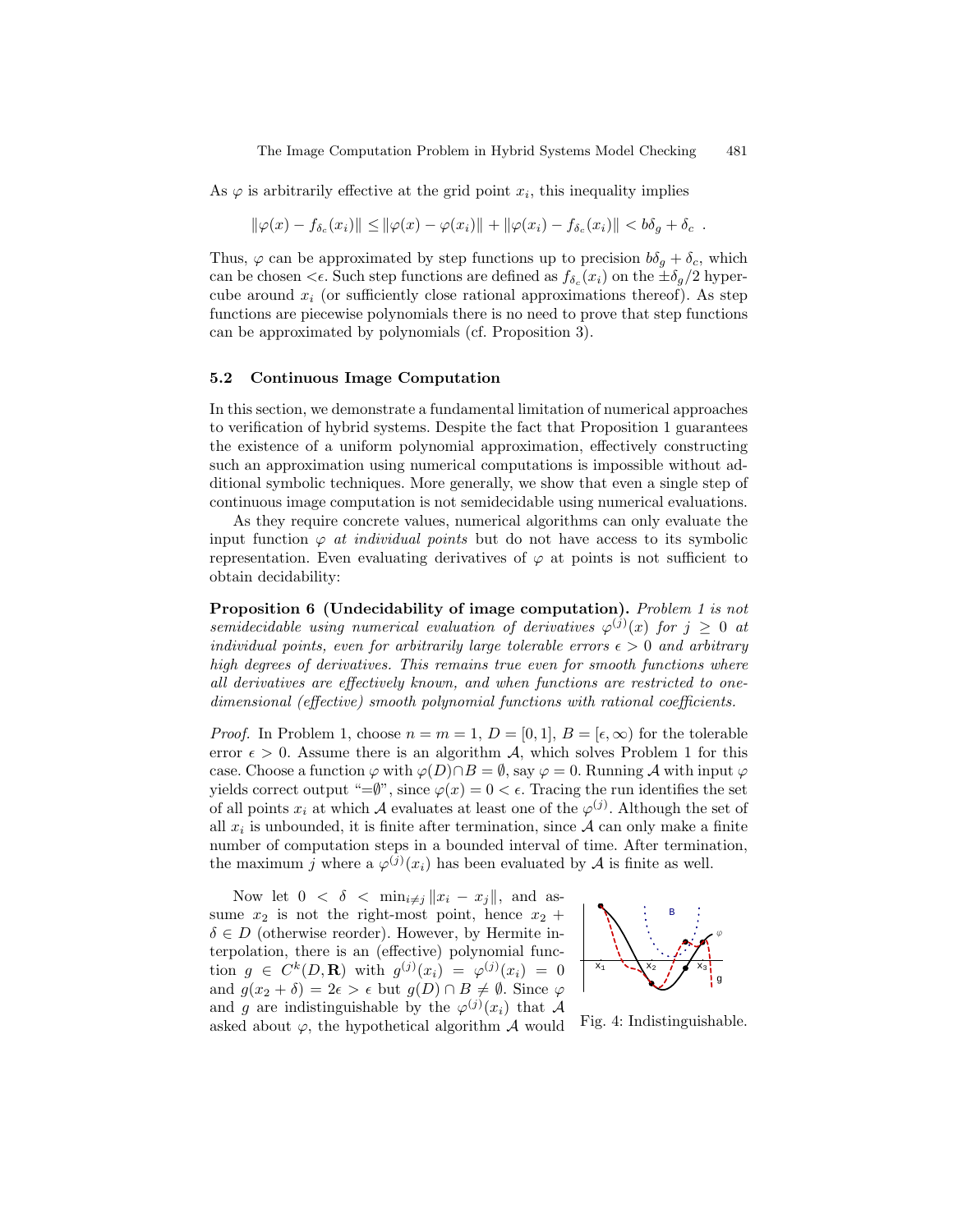yield the same output for  $\varphi$  and g, one of which is wrong. Fig. 4 depicts this situation with a more general choice of  $\varphi$  and B that gives better graphics. Moreover, Turing machines choose  $x_i \in \mathbf{Q}$ , from which  $g \in \mathbf{Q}[X]$  can be concluded.

The proof principles of Proposition 6 are highly general and apply for all machine models that only allow a finite number of evaluations of input function  $\varphi$  (and derivatives) at individual points in bounded time. This includes the generalization of "numerical" Turing machines for real values by Blum et al. [7].

As a simple corollary, the same undecidability results apply for Problem 2 using the reduction in Sect. 4. In particular, this shows that the mere presence of a bound is not sufficient if the bound b is not known for Problem 2.

### 5.3 Probabilistic Model Checking

While Proposition 6 shows that image computation is not semidecidable even in quite robust scenarios with large tolerable errors, increasing the number of points  $x_i$  where  $\varphi$  (or its derivatives) are evaluated increases the constraints on the counterexample  $g$ , hence—intuitively speaking—increases the likelihood of the reachability problem being answered correctly (when assuming a nondegenerate probability distribution  $P$ ). If arbitrarily large derivatives are unlikely by system design, model checking algorithms based on purely numerical information can provide stochastic certainty of verification. In that case, the following result shows that such algorithms can perform image computation with arbitrarily high probability by evaluating  $\varphi$  on a sufficiently dense grid.

**Proposition 7** (Stochastic model checking). If  $P(||\varphi||_{\infty} > b) \to 0$  when the bound  $b \to \infty$ , and if D is an open set, then any evaluation of  $\varphi$  on a finite set of points  $G \subseteq D$  obtains sufficient information to decide Problem 1 correctly with probability  $p \to 1$  as  $||d(\cdot, G)||_{\infty} \to 0.3$ 

*Proof.* Let  $(\varphi, D, B)$  be a problem instance with tolerance  $\epsilon > 0$ . Let  $G \subseteq D$ be the set of points where  $\varphi$  is evaluated and  $\nu := ||d(\cdot, G)||_{\infty}$ . If  $\varphi(x_i) \in \mathcal{U}_{\epsilon}(B)$ for some  $x_i \in G$ , the output " $\neq \emptyset$ " is correct with tolerance  $\epsilon$ . Otherwise, we show that the probability of the output "= $\emptyset$ " being wrong converges to zero for  $\nu \to 0$ . Suppose there is an  $x \in D$  with  $\varphi(x) \in B$ . Let  $x_i \in G$  have smallest distance to x. Then we can assume  $S[x, x_i] \subseteq D$  (otherwise use a  $\nu > 0$  such that  $\mathcal{U}_{\nu}(x) \subseteq D$ , which exists since D is open). Thus, by mean-value theorem, there is a  $\xi \in S[x, x_i]$  such that

$$
\epsilon \le ||\varphi(x) - \varphi(x_i)|| = ||\dot{\varphi}(\xi)(x - x_i)|| = ||\dot{\varphi}(\xi)|| \cdot ||x - x_i|| \tag{9}
$$

The first inequality holds since  $\varphi(x) \in B$  but  $\varphi(x_i) \notin \mathcal{U}_{\epsilon}(B)$ . Yet,  $\nu \geq ||x - x_i||$ . Thus, dividing (9) by  $\nu > 0$  leads to  $\frac{\epsilon}{\nu} \leq ||\dot{\varphi}(\xi)|| \leq ||\dot{\varphi}||_{\infty}$ . But this becomes arbitrarily improbable when refining  $\nu$ , because  $P(\|\dot{\varphi}\|_{\infty} \geq \frac{\epsilon}{\nu}) \to 0$  for  $\nu \to 0$  by premise, as  $\epsilon$  is a constant independent of  $\nu$  and  $\frac{\epsilon}{\nu} \to \infty$  as  $\nu \to 0$ .

 $3$  This result also applies for a compact  $D$  by working (separately) on a finite open subcover.  $||d(\cdot, G)||_{\infty} = \max_{x \in D} d(x, G)$  corresponds to the "density" of G in D.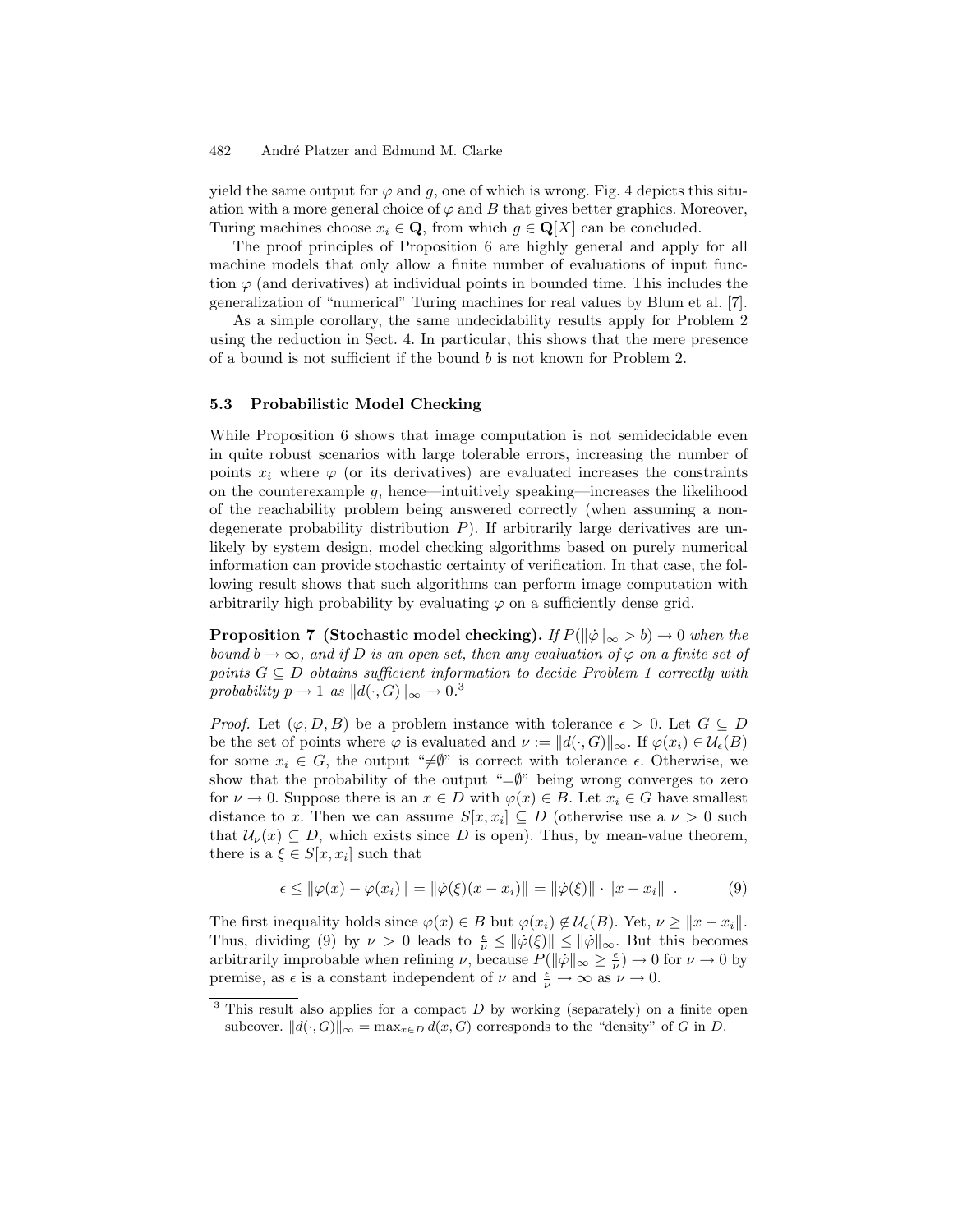## 6 Differential Flow Approximation

In this section, we investigate how the results of the previous sections can be extended when the flow  $\varphi$  of a mode in a hybrid system is not given to the model checker, but implicitly generated as a numerical solution of a differential equation. For verification, we have to control several sources of errors:  $(a)$  initial conditions between the points of the numerical mesh can lead to different behavior of the solutions,  $(b)$  observation times t off the mesh lead to interpolation errors, and (c) numerical computations introduce errors. Proposition 6 shows that we have to assume additional knowledge, e.g., a Lipschitz-constant. Note that the undecidability proof of Proposition 6 shows that it is not sufficient to assume Lipschitz-continuity without knowledge of the actual Lipschitz-constant.

**Proposition 8.** Let  $f \in C([a, b] \times \mathbb{R}^n, \mathbb{R}^n)$  be  $\ell$ -Lipschitz-continuous in x, i.e.,  $||f(t, x_1) - f(t, x_2)|| \leq \ell ||x_1 - x_2||$  for all  $t, x_1, x_2$ . Then there is a computable set of points sufficient for solving Problem 1 numerically, where  $\varphi$  is a solution of the differential equation  $\dot{x}(t) = f(t, x)$ .

*Proof.* Let  $\epsilon > 0$ . For  $t, x_0$  let  $t_2, x_2$  be the closest points on a mesh. Then the solution flow  $\varphi(t; x_0)$  after time t, with initial value  $\varphi(t_0; x_0) = x_0$ , is arbitrarily close to the mesh values  $\varphi(t_2; x_2)$ , which can be approximated numerically:

$$
\|\varphi(t; x_0) - \varphi(t_2; x_2)\| \leq \|\varphi(t; x_0) - \varphi(t; x_2)\| + \|\varphi(t; x_2) - \varphi(t_2; x_2)\|
$$
  
\n
$$
\leq e^{\ell|t-t_0|} \|x_0 - x_2\| + \|\dot{\varphi}(\xi; x_2)\| \cdot |t - t_2|
$$
  
\n
$$
= e^{\ell|t-t_0|} \|x_0 - x_2\| + \|f(\xi, \varphi(\xi; x_2))\| \cdot |t - t_2| \qquad (10)
$$

by a consequence of Picard-Lindelöf  $[20,$  theorem 7.1.4] and mean-value theorem with a  $\xi$  between t and  $t_2$ . Further, (10) can be bounded by any  $\frac{\epsilon}{2} > 0$  by refining the mesh such that  $||x_0 - x_2||$  and  $|t - t_2|$  are sufficiently small, since the remaining factors are bounded on a compact domain in bounded time and  $f$ is Lipschitz-continuous. Moreover, by [20, theorem 7.2.2.3] there are "Lipschitzcontinuous one-step methods of order  $p^{\prime\prime}$  (see [20]) that approximate the mesh quantity  $\varphi(t_2; x_2)$  with a global discretization error that is bounded by  $\frac{\epsilon}{2}$  when refining the mesh. The rate of convergence can be computed from the Lipschitzconstants and p (see [20] for details). Hence, the overall error is bounded by  $\epsilon$ .

The most crucial influence on the error bound analysis comes from the exponential term in the proof of Proposition 8. Yet, this bound is tight in general:  $\dot{x} = \ell x$  is  $\ell$ -Lipschitz-continuous with unique global solution  $\varphi(t; x_0) = x_0 e^{\ell t}$ for  $t_0 = 0$ , hence  $\varphi(t; x_0) - \varphi(t; x_2) = e^{\ell t}(x_0 - x_2)$ .

## 7 Experimental Results

Using the results presented in this paper, we have implemented a preliminary approximation refinement model checker for a class of hybrid systems. For a reasonable range of parameter choices (in particular for  $\alpha, \omega, \theta$ ), it always produces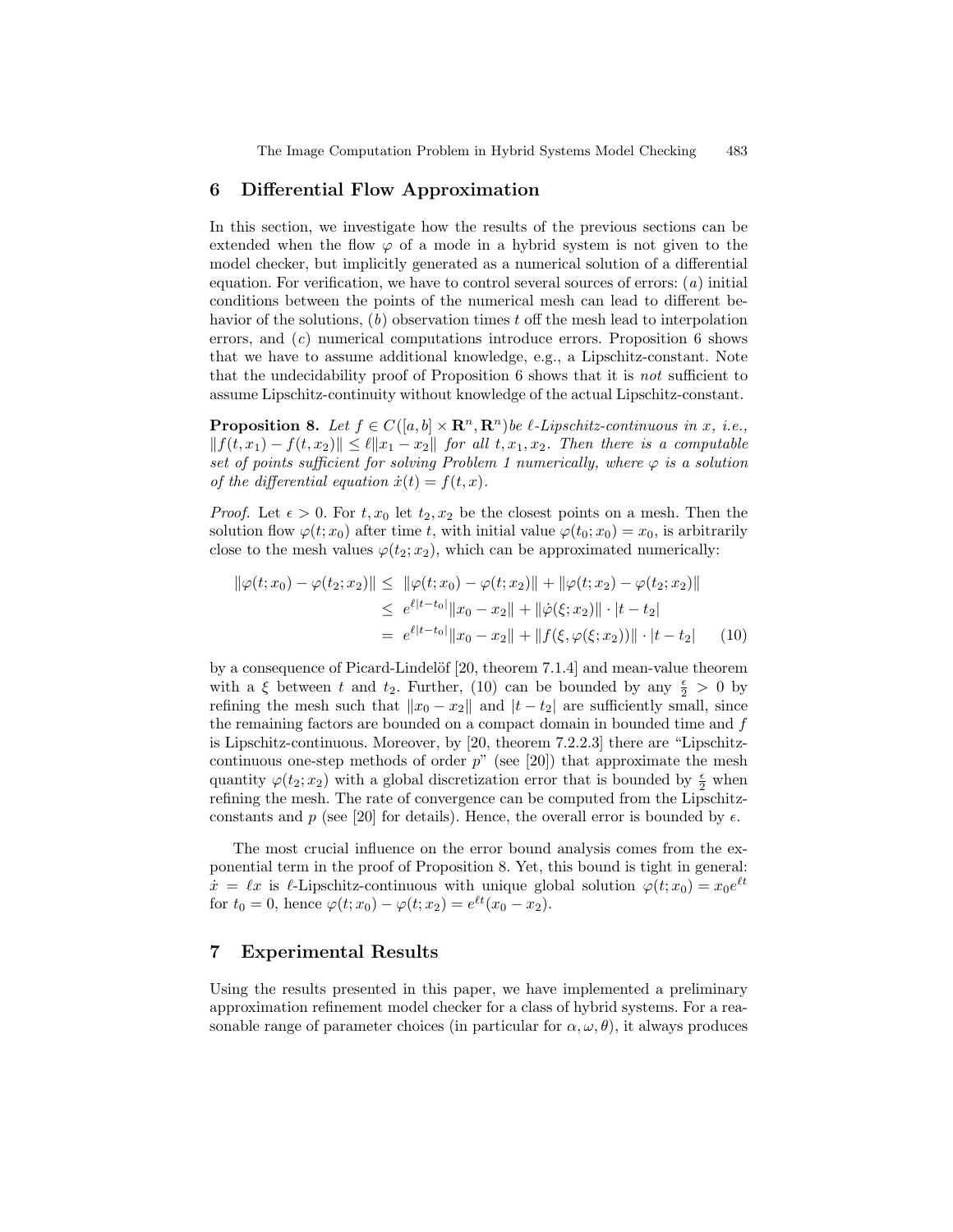

Fig. 5: Counterexample flight and adaptive tangential construction.

a counterexample to the safety property in Sect. 3 (with distances of  $\approx 0.0016$ mi, the first after 3 mesh refinements). Fig. 5a contains a counterexample flight in relative coordinates with aircraft 1 fixed at the origin, 5b in absolute coordinates. This counterexample shows that the verification results in [10,14] for roundabout maneuvers starting from orthogonal flight paths do not extend to non-orthogonal initial flight paths. To maintain safe operation for general free flight, we propose the following modified roundabout maneuver with adaptive tangential rotation.

Instead of choosing a fixed rotation angle  $\theta$  as in Sect. 3, we choose rotation angles  $\theta_i$  for the individual aircraft depending on the current relative position  $p =$  $(x, y)$ . Let m be the center of any circle of radius  $\alpha$  through the plane positions 0 and  $p$  (cf. construction in Fig. 5c). Those (gray) circles correspond to worst-case evasive flight curves at maximum angular speed  $\omega = v/\alpha$ . Actual evasive actions use smaller  $\omega$  (dark curves). Let  $\gamma_1$  and  $\gamma_2$  be the angles of the plane positions 0 and  $p$ , respectively, to  $m$  according to the following equation system:

$$
\alpha^2 = ||m - 0||^2 \qquad \alpha^2 = ||m - p||^2 \qquad \gamma_1 = \angle(m - 0) \qquad \gamma_2 = \angle(m - p) \tag{11}
$$

We define the angle  $\angle(u)$  as the argument of the complex number  $u_1 + u_2i$ . Then, we choose rotation angles  $(\theta_1, \theta_2)$  as  $(\gamma_1 - \pi/2, \gamma_2 - \pi/2)$  or  $(\gamma_1 + \pi/2, \gamma_2 + \pi/2)$ with all solutions of (11) for  $\gamma_i$ . This rotates the aircraft tangentially to the gray circles such that the aircraft follow the dark curves in circle mode. Among the resulting choices for  $\theta_i$ , we choose minimal turning angles. Thus, the primary change for the automaton in Fig. 2c is a position-dependent rotation  $\text{rot}[\theta_1, \theta_2]$ due to our construction (which happens before the check on  $y \geq 0$ ).

# 8 Related Work

Several approaches [3–6] emphasize the importance of quantifier elimination in first-order real arithmetic for hybrid system verification. Our results thus use first-order real arithmetic for approximating more general dynamics.

Piazza et al. [6] propose Taylor series approximation of known flows. For applications in systems biology, they do not handle approximation errors.

Lanotte and Tini [15] propose a syntactic Taylor approximation of hybrid automata with known flows, modified by the maximum error. They use a complicated computation of error bounds from given Lipschitz-constants. Taylor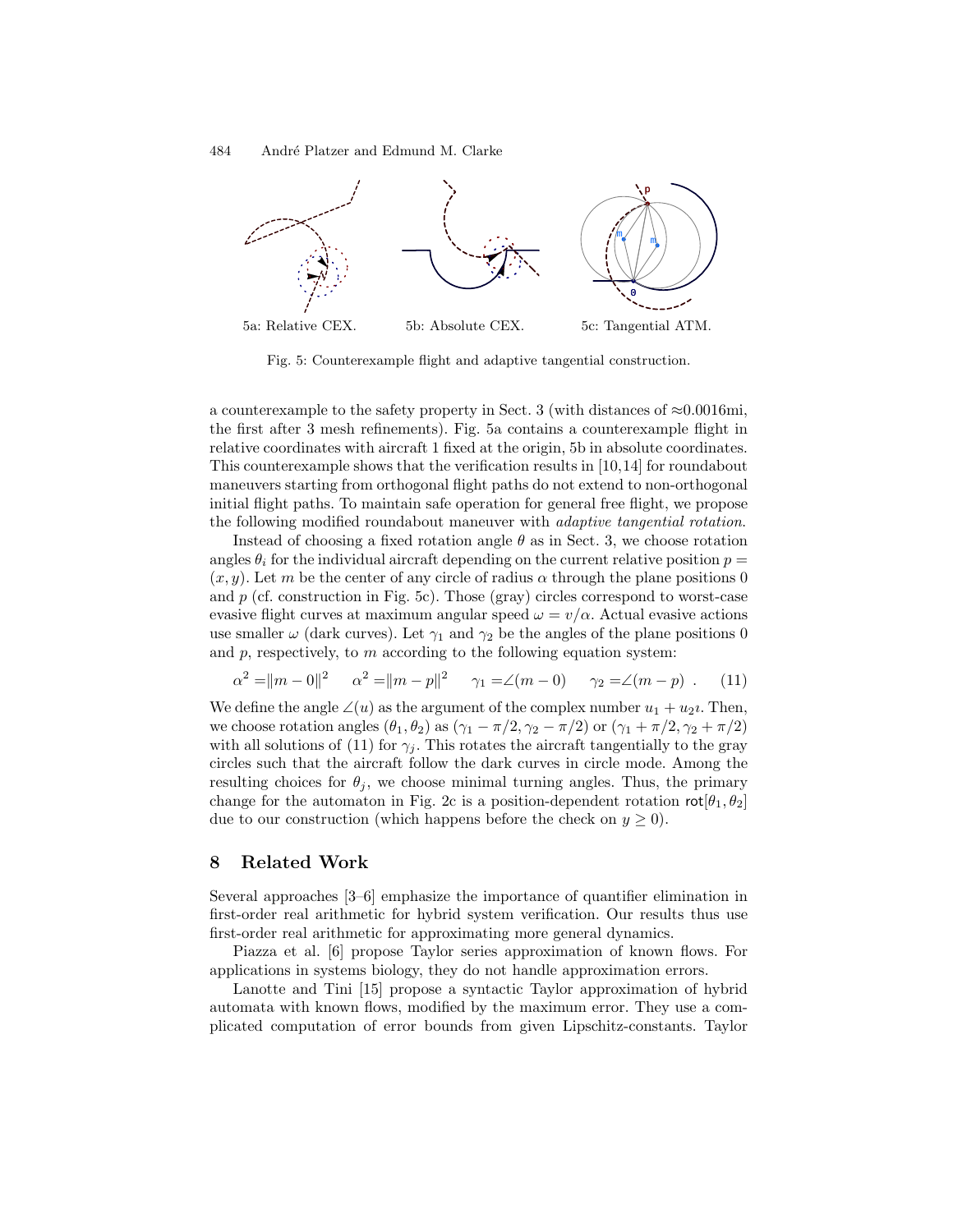approximations, though, have a non-uniform and more complicated error distribution, which makes them less useful for verification.

Tomlin et al. [9] derive results for the straight line ATM scenario using Hamilton-Jacobi-Isaacs partial differential equations. Our techniques avoid complicated PDEs and are thus more suitable for automatic model checking.

Massink and Francesco [10] investigate ATM using purely discrete linearized or untimed models. They primarily focus on the straight line protocol but also use coarse over-relaxations to investigate the roundabout maneuver. Massink and Francesco do not investigate the resulting error bounds.

Damm et al. [14] investigate model checking of LTL properties for discrete time robust hybrid systems using interval-constraint solving. They emphasize the importance of robustness in safety-critical control applications and show safety only for a discrete roundabout maneuver with orthogonal trajectories.

Asarin et al. [21] approximate non-linear differential equations by piecewise linear differential equations using interpolation. We propose non-linear polynomial and spline approximations of flows and investigate hybrid dynamics.

## 9 Conclusions and Future Work

We analyzed the image computation problem in hybrid systems model checking with a focus on approximation techniques for continuous dynamics. We presented a model checking algorithm that successively refines flow approximations. It approximates complicated dynamics using simpler flows (approx), and then computes images of sets of states under simple flows (check) taking into account error bounds. Flow approximations are refined when counterexamples are spurious.

Uniform polynomial approximations always exist for continuous functions on compact domains. Despite that, we have shown that the image computation problem for continuous flows is not semidecidable with numerical evaluations even for very restricted dynamics. With a priori knowledge about the system behavior, uniform approximation is effective. We have illustrated that such additional knowledge can either be obtained from information on bounds of flows or differential equations, or from stochastic information about likely system behavior. Definitely, numerical computations are invaluable for verification speed-up. Yet, for the mathematical rigor and certainty that is required in verification, they always have to be accompanied by symbolic analysis.

Additionally, we gave results for the roundabout maneuver in air traffic management using our preliminary model checker implementation. For free flight, we show that a classical maneuver is unsafe and propose a solution.

Future work includes improvements of our model checker. For the roundabout maneuver, we want to analyze situations arising from discrepancies in relative position recording of the aircraft, and extend our collision avoidance protocol to full curve dynamics using compositional verification. Finally, we want to investigate the impact of rational spline approximations for hybrid system verification.